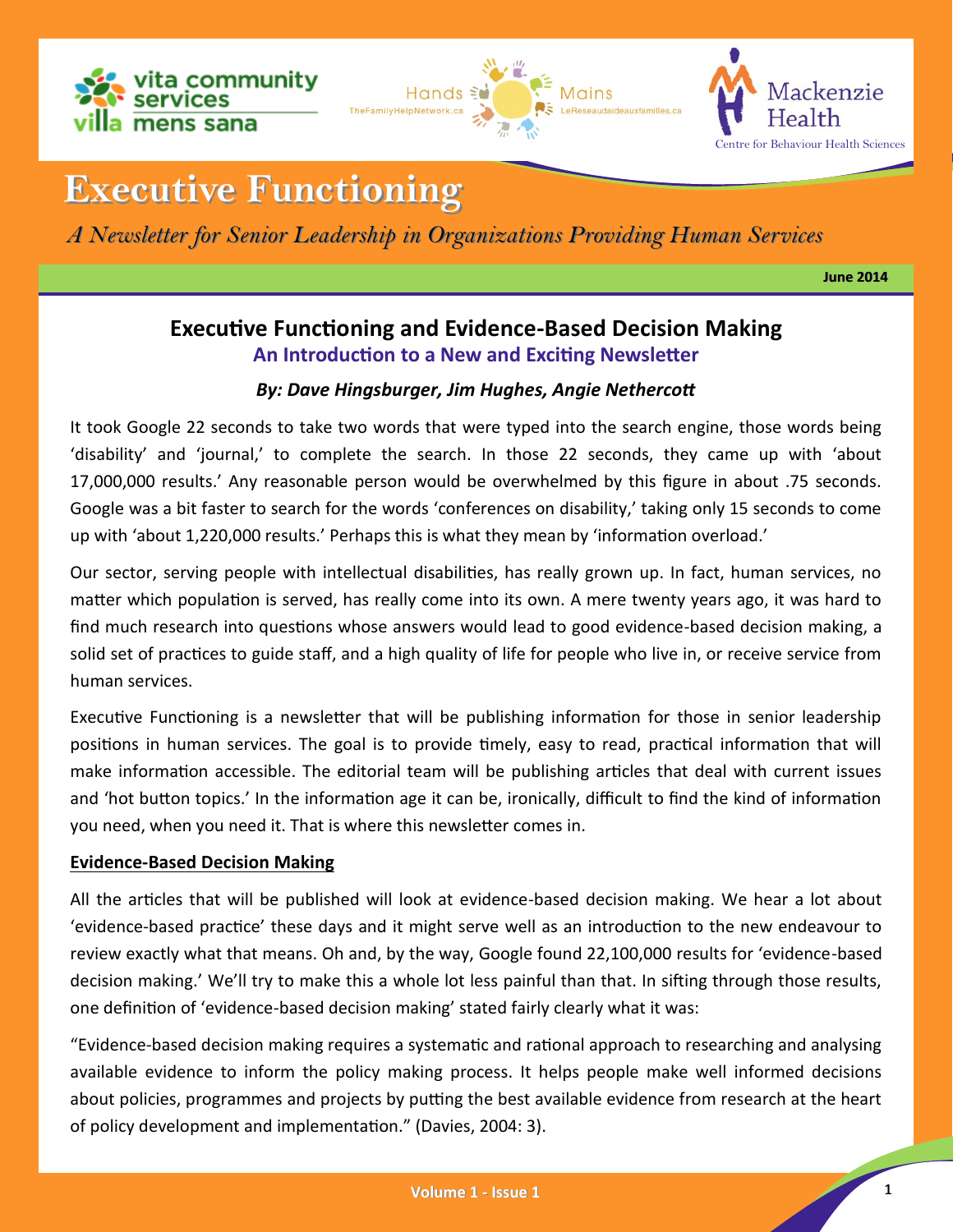By the way, this quote is from the Jerry Lee Lecture, given at the Campbell Collaboration Colloquium, the magic of the internet means that you didn't have to be there, didn't have to nap through it.

So clearly, decision making at a senior level has far reaching effects. It affects the life of an agency through the establishment of policy and protocols, it affects the life of the staff working within the organizations through the programmes and projects that they will be required to carry out, and this all, without question, affects the lives of people who receive support.

It doesn't take much to remember back a few years when the standard practice of many residential based agencies to disallow the formation of consenting sexual relationships was the norm. Decision making, then, is different than decision making now. Before the advent of evidence-based practice, opinions and points of view of individuals in many situations led to policy and practice. As the research grew, as evidence became more rigorous, past practice was challenged. But it wasn't just research that lead this change was it? Other things were beginning to happen. Voices were raised in opposition to these policies, primarily by people with disabilities who were discovering the power of self advocacy. Clinicians began providing 'experiential' information from what they were seeing in their direct work with people who were experiencing problems as a result of the policies. Direct support staff were joining in with those they served to protest unfair restrictions on the right to relationships. Recommendations began to be made that had growing acceptance into the culture of organizations, in other words, the idea of having policies that promote healthy relationships began to fit into the organizations' mindset. Change happened because decisions were made.

#### **Three Kinds of Evidence**

But when we review this bit of past history, it's easy to see that the traditional thought of 'evidence-based practice' and 'evidence-based decision making' took into consideration more than simply research. The trouble with research is that, no matter how solid it is, for change to happen, it can't go alone. In fact The Center for Disease Control and Prevention (2010) suggested that there were three kinds of evidence that need to be considered when making evidence-based decisions:

**Best Available Research Evidence:** It's hard to define this but let's give it a go – this is 'the best available research evidence.' Surely that is a bit clearer for you. As clear as this is, we need to look at this more closely later.

**Experiential Evidence:** Some might quibble at this being here, but one guesses the Center for Disease Control and Prevention must have some pretty powerful experiential evidence indicating that experience can be evidence. Here the evidence comes from the experience of the primary professionals involved with the situation who need to be part of the decision making practice. The expertise and skill gained from the daily practice of supporting someone with a disability, either as direct support, or from a supervisory role, or from a clinical role is important and this kind of intuitive understanding and knowledge shouldn't be lost.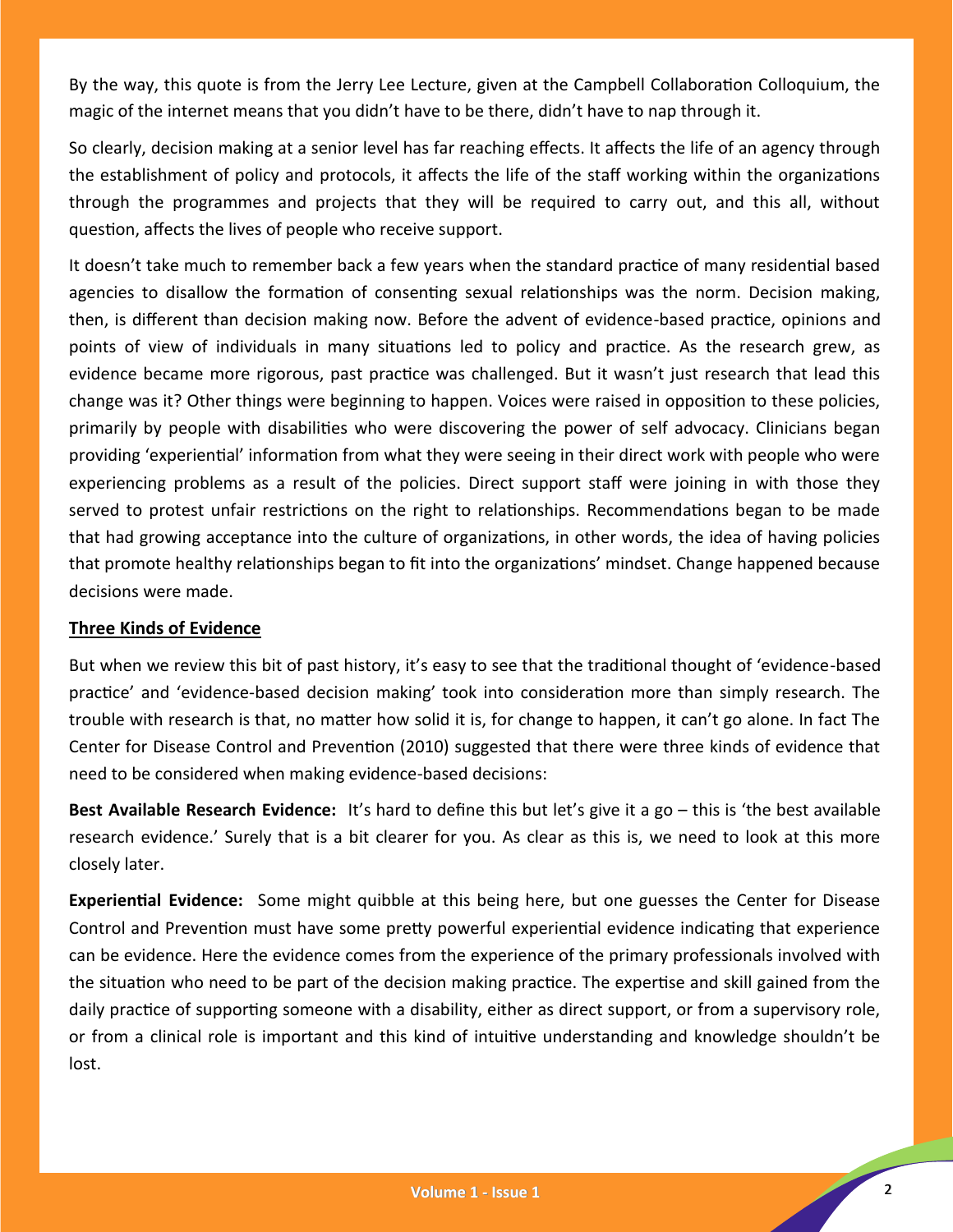**Contextual Evidence:** This one's a little murkier. This one involves whether or not an idea, a strategy or a policy would be acceptable to the culture of the organization and the values of the people in it. The strategy needs to be evaluated on its 'workability' in a certain setting or with certain staff. Let's take something fairly controversial - contingent electric shock for self-injurious behaviour. There is research evidence that this approach works. Now comes the first question, is it the 'best available research' ... now comes the second and, ultimately, the most important question: even if it was the best research, is that practice going to be practical and feasible for administrators, for staff and for people in service? In answering this question with a resounding 'no!' community based organizations in Ontario stated that there needed to be new evidence about new ways of providing support.

#### **Qualitative and Quantitative Research Approaches**

OK, let's go back and take a closer look at Best Available Research Evidence:

- Many of the research studies that focus on human services fall into one of two categories: Qualitative and Quantitative research. Both provide information but both approach research differently.
- Quantitative research looks at numbers, data, and things that can be measured precisely.
- Qualitative research looks at data that can be observed, but not precisely measured.
- Maybe it's best to use an analogy (which you may be surprised to know, is a form of evidence).



Look at this picture and then we'll look at how Qualitative and Quantitative Research would describe what you are seeing.

| <b>Quantitative Research Findings:</b>   | <b>Qualitative Research Findings:</b>              |
|------------------------------------------|----------------------------------------------------|
| <b>Dog</b>                               | <b>Dog</b>                                         |
| 34 kilos                                 | Brown and golden fur                               |
| 61 cm tall                               | Fur primarily straight but with some waves         |
| 12 years average life span               | Named 'Big Ben' because he's never late for dinner |
| Produces poop, 3 times per day           | Chews shoes, fears squeaky toys                    |
| Will drool to a bell if paired with food | Thinks squirrels are demons from hell              |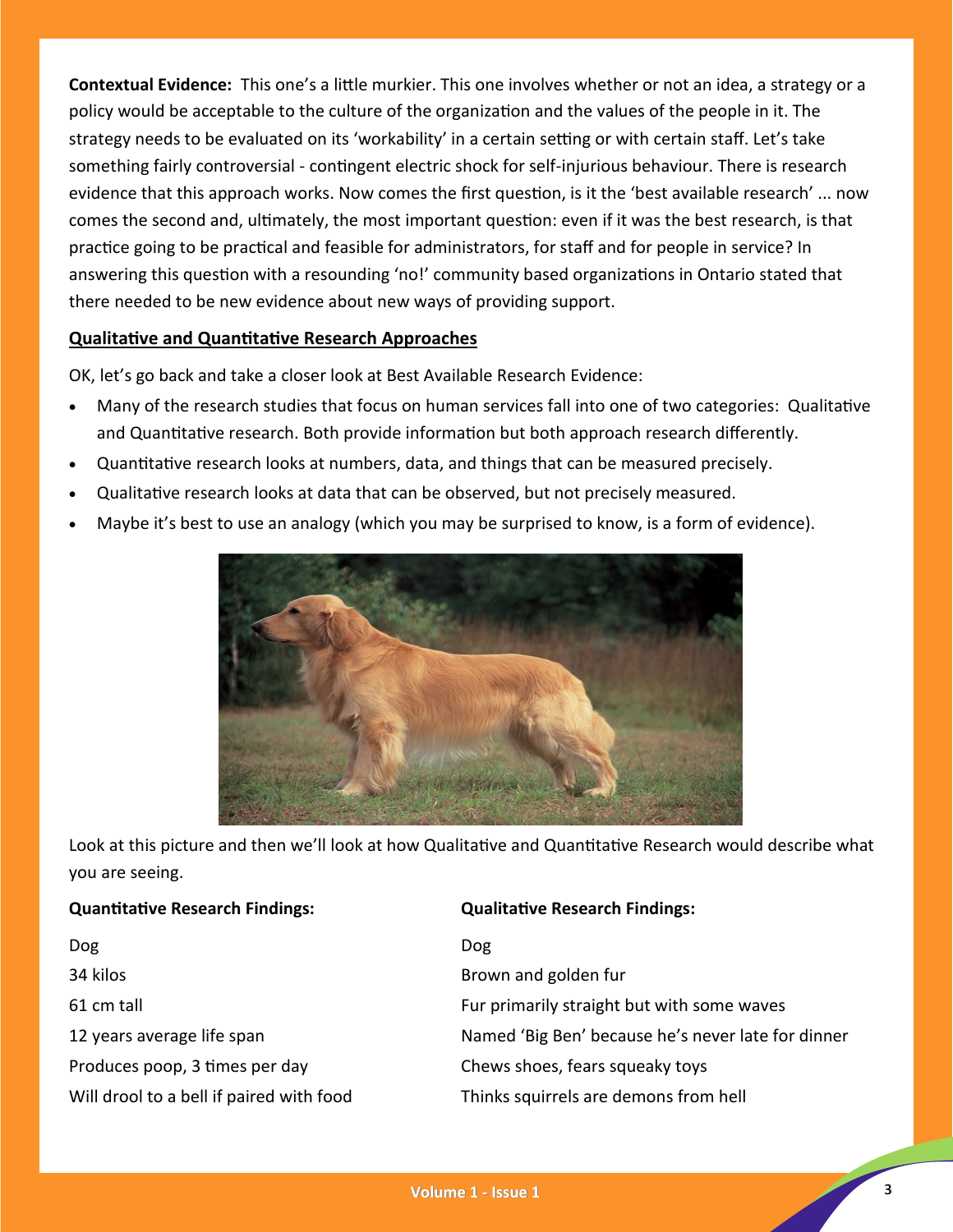While, admittedly, this is a lighthearted look at two important aspects of research, it does point out the value in each. Depending on the question you are asking, or the decision you are making, one type of research may be more valuable than the other. However, it may not be possible to be fully informed when only one kind of research is valued and promoted.

Qualitative Research has been used very successfully with people with intellectual disabilities. A recent Ontario study looked at the responses of people with disabilities who attended abuse prevention training sessions with trainers who also had intellectual disabilities. Using qualitative methods it was possible to capture the 'sense' of the responses and the 'strength' of the opinions held by those attending. In the field of disabilities, it's only recently that research like this has brought the 'voice' of people with disabilities into focus.

Quantitative Research has a long history in providing information based on data that shows whether or not a certain approach has been effective. The statistics gathered from these studies have radically altered our understanding of people with intellectual disabilities and their capacity to learn, change and grow. Early studies demonstrated that, if taught using a systematic approach, people with intellectual disabilities could learn more than basic life skills. It's hard to believe that this was ever questioned, but it was. Behavioural research can take a bow for proving that intellectual disability did not mean a lack of intellect or a lack of the ability to learn and grow.

#### **So What Does This All Mean?**

As we move towards more accountability and more scrutiny, there will be a growth in calls for organizations to move towards evidence-based decision making. This will ultimately benefit people who receive care, but it will also place additional demands for those who make decisions within organizations to keep current with the evidence.

This takes time and will be difficult at first to simply remember to check what the literature says. Google Scholar, a search engine that culls research, will become a really good friend. But, it will also be important for those in leadership positions to ask the professionals who consult to their agency, or for their agency, about their use of clinical information – is it recent; did it take into consideration the experiences, skills and knowledge of others; does it fit well into the environment – is it practical and usable? To the work that was done by The Center for Disease Control and Prevention, we'd add one more: Has the individual receiving support had an adequate opportunity for input, review and consent? (This will be the subject of an upcoming newsletter.)

#### **How Does the Newsletter Fit In?**

I'll bet you've got some questions:

- What do you do when there is no available research?
- What do you do when the people and families you are serving are advocating for a practice that is not evidence-based?
- How do you compare two contradictory pieces of qualitative empirical data?